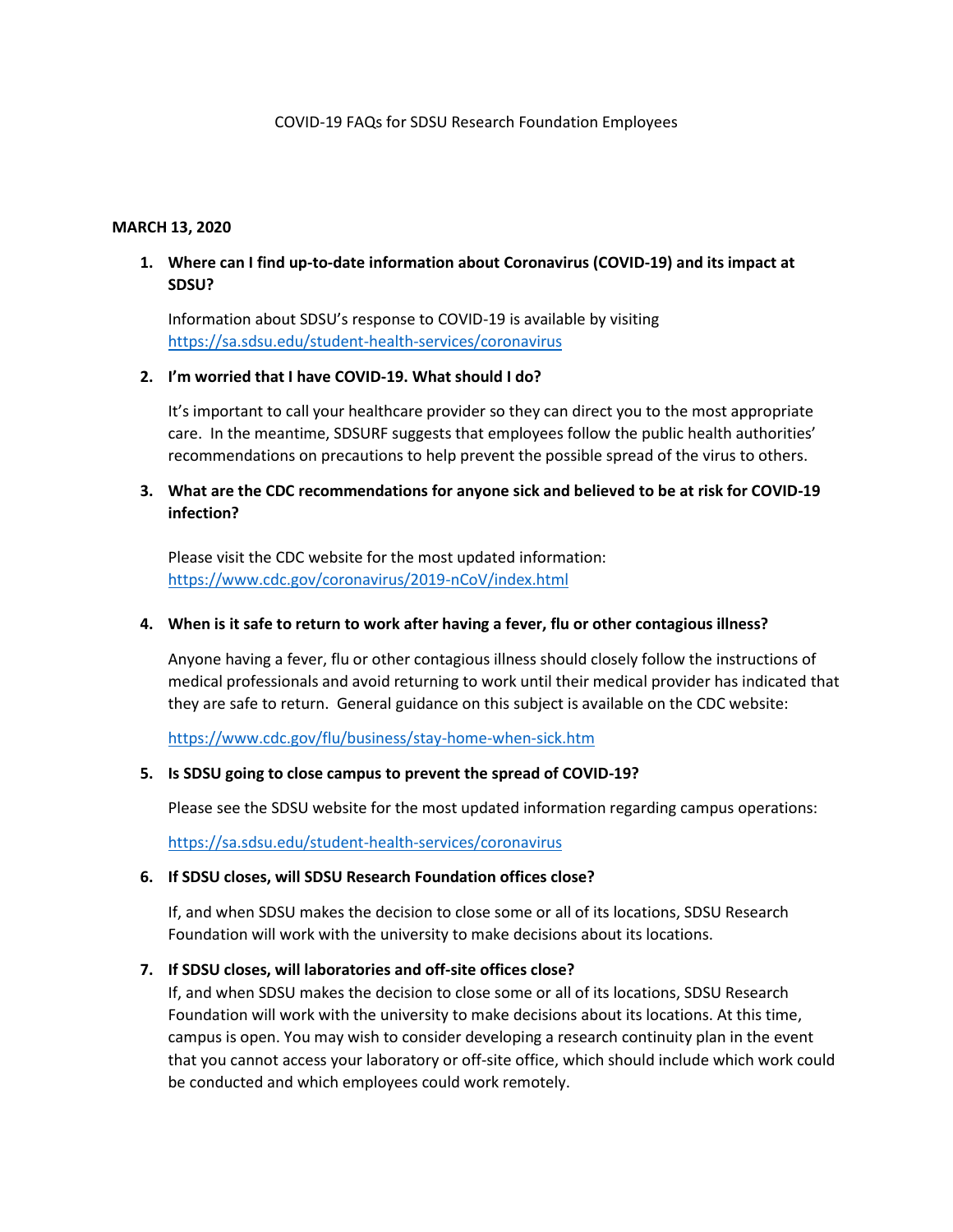# **8. Does the Family and Medical Leave Act (FMLA) or California Family Rights Act (CFRA) entitle an employee to take leave to avoid contracting COVID-19?**

No. The FMLA and CFRA entitle employees to job-protected leave when they have a serious health condition or when they need leave to care for covered family members who have a serious health condition. Leave for the purpose of avoiding exposure to COVID-19 is not protected under the FMLA or CFRA.

# **9. Can managers and staff telecommute if they are medically ordered to isolate due to exposure to COVID-19?**

Yes, this is a possibility. Not every position is suited for telecommuting due to specific job duties that cannot be performed at home or operating requirements of the unit. SDSU Research Foundation employees who have been medically ordered to isolate due to possible exposure to COVID-19 should contact the SDSURF leave administrator at [sdsurfbenefits@sdsu.edu](mailto:sdsurfbenefits@sdsu.edu) or call (619) 594-4139.

# **10. Can managers and staff telecommute if they elect to self-isolate due to concerns about COVID-19?**

Employees who wish to request remote work for a period of time because they have an underlying health condition that puts them at heightened risk with regard to COVID-19, should contact the SDSURF leave administrator at [sdsurfbenefits@sdsu.edu](mailto:sdsurfbenefits@sdsu.edu) to discuss their request. SDSU Research Foundation will engage in an interactive process with the employee to determine if remote working, or another type of reasonable accommodation, can be provided.

Employees who do not have a health condition but would like to request, for other reasons, to work remotely, should contact their manager or supervisor to discuss whether working remotely is a feasible option. Not every position is suited for telecommuting due to specific job duties that cannot be performed at home or operating requirements of the unit.

# **11. What steps should be taken if an employee becomes ill with fever, cough or other concerning symptoms?**

Managers and supervisors should direct staff who are sick with flu-like symptoms to stay home and recommend that they utilize sick leave or other accrued paid time off until symptoms resolve. Managers may also recommend the employee seek medical assistance, as appropriate.

### **12. Am I required to provide a doctor's note if I am out sick (unrelated to COVID- 19)?**

Please refer to SDSURF's sick leave policy, which contains guidance on health care providers' notes: [https://www.foundation.sdsu.edu/hr\\_benefits\\_sick.html](https://www.foundation.sdsu.edu/hr_benefits_sick.html)

SDSU Research Foundation will continue to monitor guidance from the CDC and may choose to make exceptions or changes to doctor's note policies if/as necessary.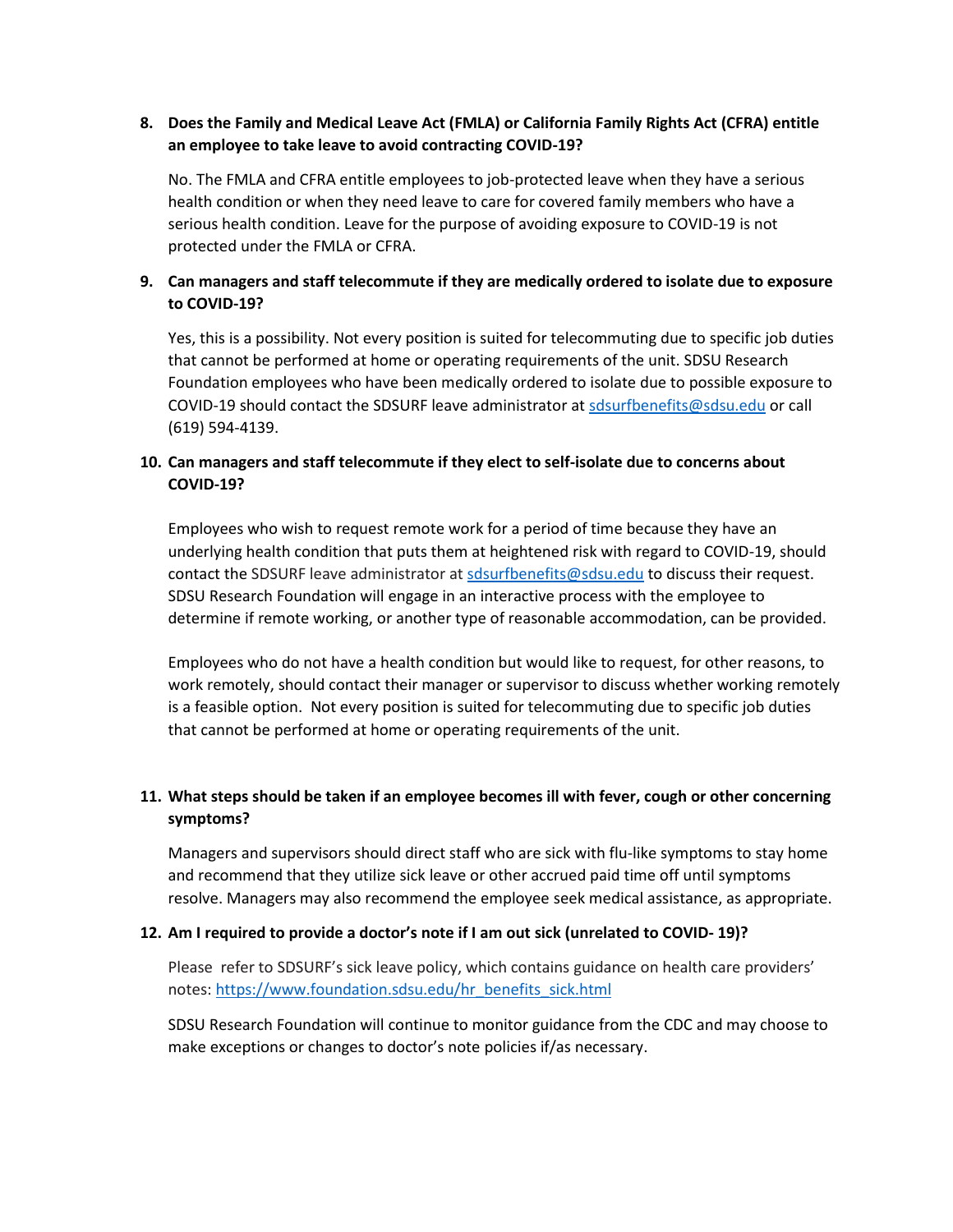# **13. Can managers prohibit staff from coming to work if the employee is known to have contracted COVID-19 themselves, or to have had close contact with someone who has?**

If a manager believes that a staff member has COVID-19 or has had very close contact with a person who has COVID-19 (such as living in the same household), please contact your HR Business Partner for assistance. In accordance with CDC guidance, SDSU Research Foundation may require employees with COVID-19, or those who have been exposed to a person who tested positive for COVID-19, to stay home from work for a period of 14 days. However, Human Resources alone will make these determinations and give direction to SDSU Research Foundation employees.

### **14. Do SDSU Research Foundation employees get paid if the campus is closed?**

At this time, the campus is not closed. If campus were to close and employees were unable to telecommute, they could use their accrued time off (vacation, personal and sick). We are still determining what will happen if an employee does not have sufficient accruals to cover the campus closure. One possibility is to record unpaid time. An employee in unpaid status may be eligible for unemployment insurance benefits due to lack of work. Please see the EDD website for additional information: [https://www.edd.ca.gov/about\\_edd/coronavirus-2019.htm](https://www.edd.ca.gov/about_edd/coronavirus-2019.htm)

## **15. How do SDSU Research Foundation employees enter work time or absences when the campus is closed, or they are not reporting to work?**

SDSU Research Foundation employees should utilize Workforce to record their time worked and absences. The system may be accessed through any computer or mobile application with internet capability.

### **16. How would leave time be handled for employees who are medically required to isolate due to COVID-19?**

Employees may use their accrued leave if medically required to isolate. Some employees may be able to work remotely. Please refer to Question #9 for guidance.

If there are medical restrictions that affect your ability to come to work, you should contact the SDSURF leave administrator a[t sdsurfbenefits@sdsu.edu](mailto:sdsurfbenefits@sdsu.edu) to discuss reasonable accommodations.

#### **17. How would leave time be handled for employees who elect to self-isolate?**

Generally, employees may use their accrued leave if they elect to self-isolate. Some employees may be able to work remotely. Employees should discuss any elective self-isolation with their supervisors; please refer to Question #10 for guidance.

#### **18. How would leave time be handled for employees who contract COVID-19?**

Sick leave may be used for sickness and disease as well as exposure to a contagious disease. If sick leave is exhausted, employees may elect to use vacation and personal holiday time.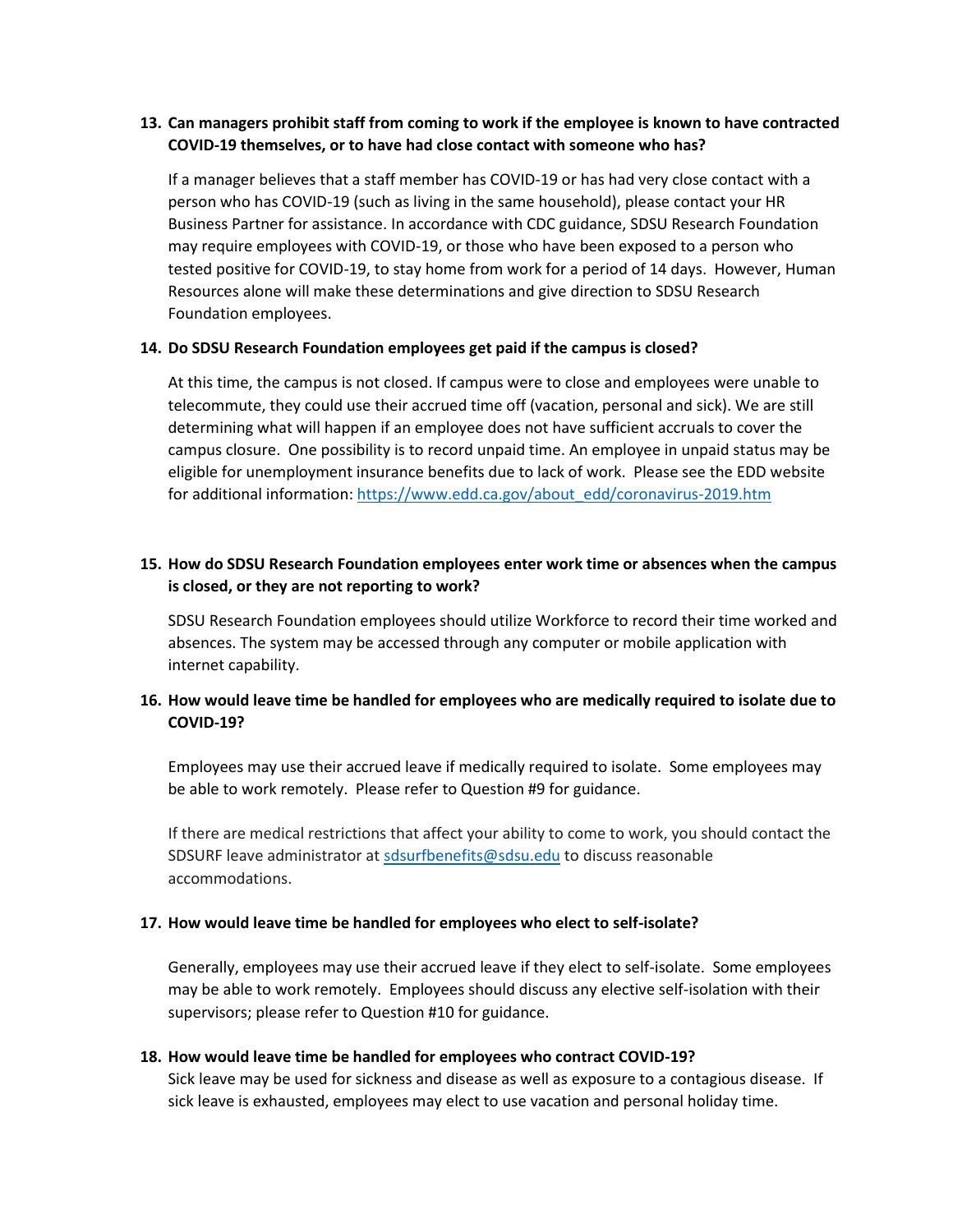If an employee develops a serious health condition as a result of, or related to, COVID-19, they may be eligible for up to 12 weeks of unpaid leave under the Family and Medical Leave Act or state equivalent. For questions regarding eligibility for FMLA leave, please consult our leave policies or contact the SDSURF leave administrator at [sdsurfbenefits@sdsu.edu](mailto:sdsurfbenefits@sdsu.edu)

Additionally, short term disability benefits may be available through EDD. Please see additional information here: [https://www.edd.ca.gov/about\\_edd/coronavirus-2019.htm](https://www.edd.ca.gov/about_edd/coronavirus-2019.htm)

### **19. Are there any travel restrictions relating to domestic travel?**

Yes. CSU has suspended non-essential domestic travel through May 31, 2020. If you have already incurred travel costs (e.g. airline tickets, conference registrations) for trips that fall within this travel suspension or that have been cancelled, please work with your grant specialist to discuss reimbursement procedures. Exceptions may be discussed with your dean or vice president.

### **20. Can I travel internationally for research-foundation-related business?**

No. The Chancellor's Office has suspended all international travel through May 31, 2020. Faculty and staff who have essential international travel should consult their dean or vice president.

# **21. Since travel advisories change frequently, does SDSURF recommend purchasing travel cancellation insurance or purchasing refundable/exchangeable tickets?**

The Chancellor's Office has suspended all international and non-essential domestic travel from now through May 31, 2020. Future travel, included summer and fall 2020, will be determined as the COVID-19 situation evolves.

Employees who wish to make travel plans for travel after May 31, 2020 should purchase travel cancellation insurance and/or refundable and exchangeable tickets. All employees traveling internationally are required to follow all requirements of the SDSU and SDSU Research Foundation Foreign Travel Insurance Program.

### **22. How should travelers handle nonrefundable costs related to events that have been cancelled due to COVID-19 concerns?**

SDSU Research Foundation staff continue to partner with SDSU to determine how best to address concerns about funding and cancelled travel reservations, and answers to these questions will be provided as soon as they are available. In the interim, please contact your grant specialist for assistance with urgent questions regarding funding and cancelled travel plans

# **23. If nonrefundable travel has been cancelled due to COVID-19, and that travel's costs are currently charged to a gift fund, do those costs need to be moved or can they remain on the fund?**

SDSU Research Foundation staff continue to partner with SDSU to determine how best to address concerns about funding and cancelled travel reservations, and answers to these questions will be provided as soon as they are available. In the interim, please contact your